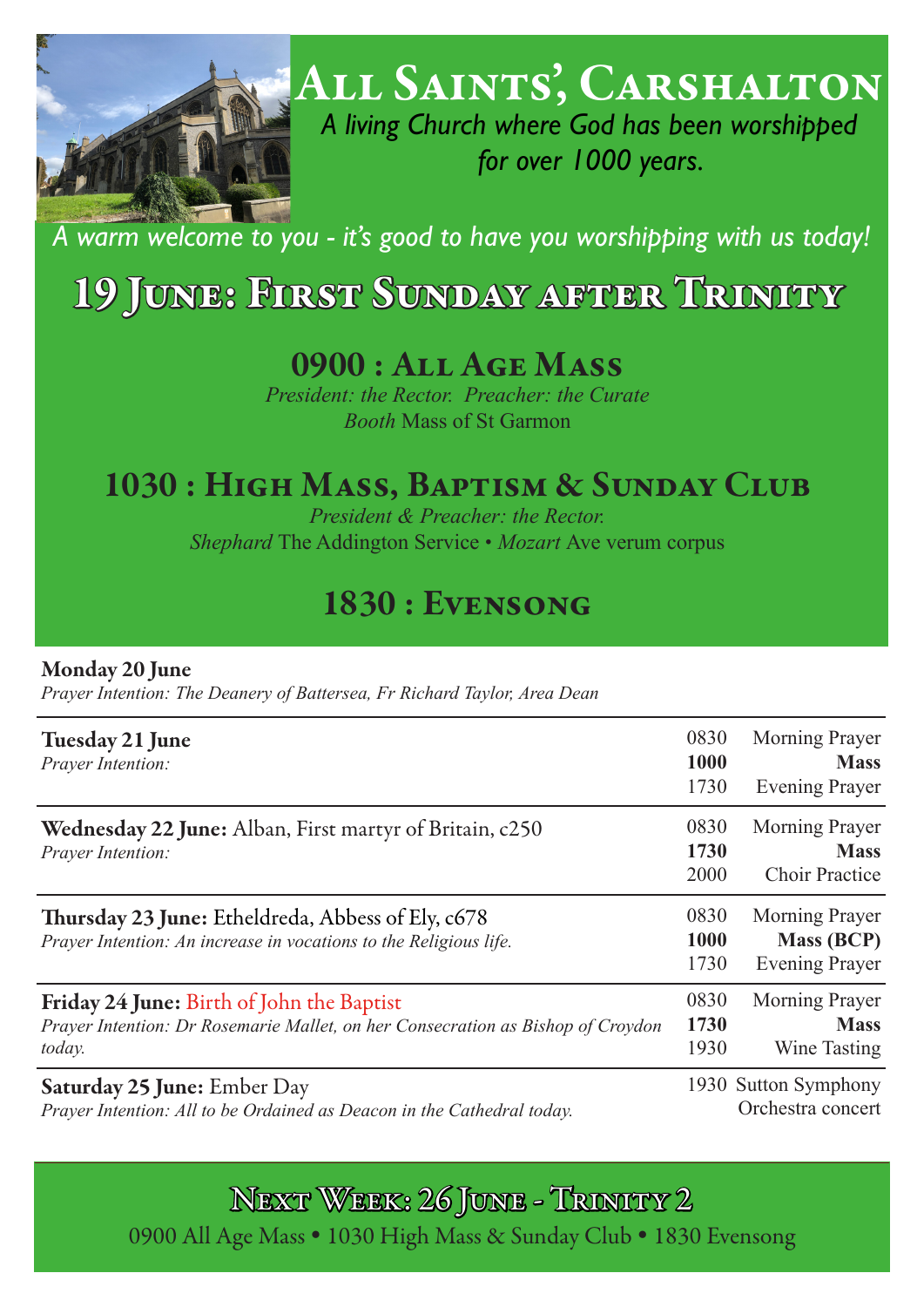## **NOTICES**

### Sunday Club

Sunday Club for Primary age children happens as usual today, during High Mass at 1030; do spread the word!

We're also looking for a few more helpers; it's not difficult and there is material to assist. If you might be interested, do have a word with Gill Fisher.

### Pastoral Care

If you know of someone who is unable to get to church and who would appreciate receiving Holy Communion at home, do please let either of the clergy know, as they'd be delighted to set this in motion (but please do check with the person first).

### Fr Daniel's Ordination

Fr Daniel will be Ordained to the Sacred Priesthood by the Bishop of Croydon, at 11am on Saturday 2 July, at Croydon Minster, alongside Mother Helga and Mother Francesca. The service will be open to all to attend and there is no restriction on numbers. The Diocese would appreciate a rough guestimate of numbers likely to attend from each parish - if you would like to go along, please let Fr David know by Tuesday please. If you don't let him know and then decide to attend, that's fine as well!

Fr Daniel will preside at Mass for the first time at 10am the following day - there will only be one Mass that morning, which will be followed by appropriate refreshments! Mthr Helga will preside at the Eucharist for the first time at 1830 on 3 July at All Saints Hackbridge, and all are very welcome to attend that too.

There are some Ember cards from Fr Daniel and Mthr Helga in church - please do take one!

#### **Servers**

We're always on the lookout for new members of the Serving Team, especially for during our Sunday High Mass. This is a wonderful way of contributing to the liturgy and is on a rota basis; for more information, do have a word with one of the clergy or with our Head Server, Janice Funnell (full training will be given!).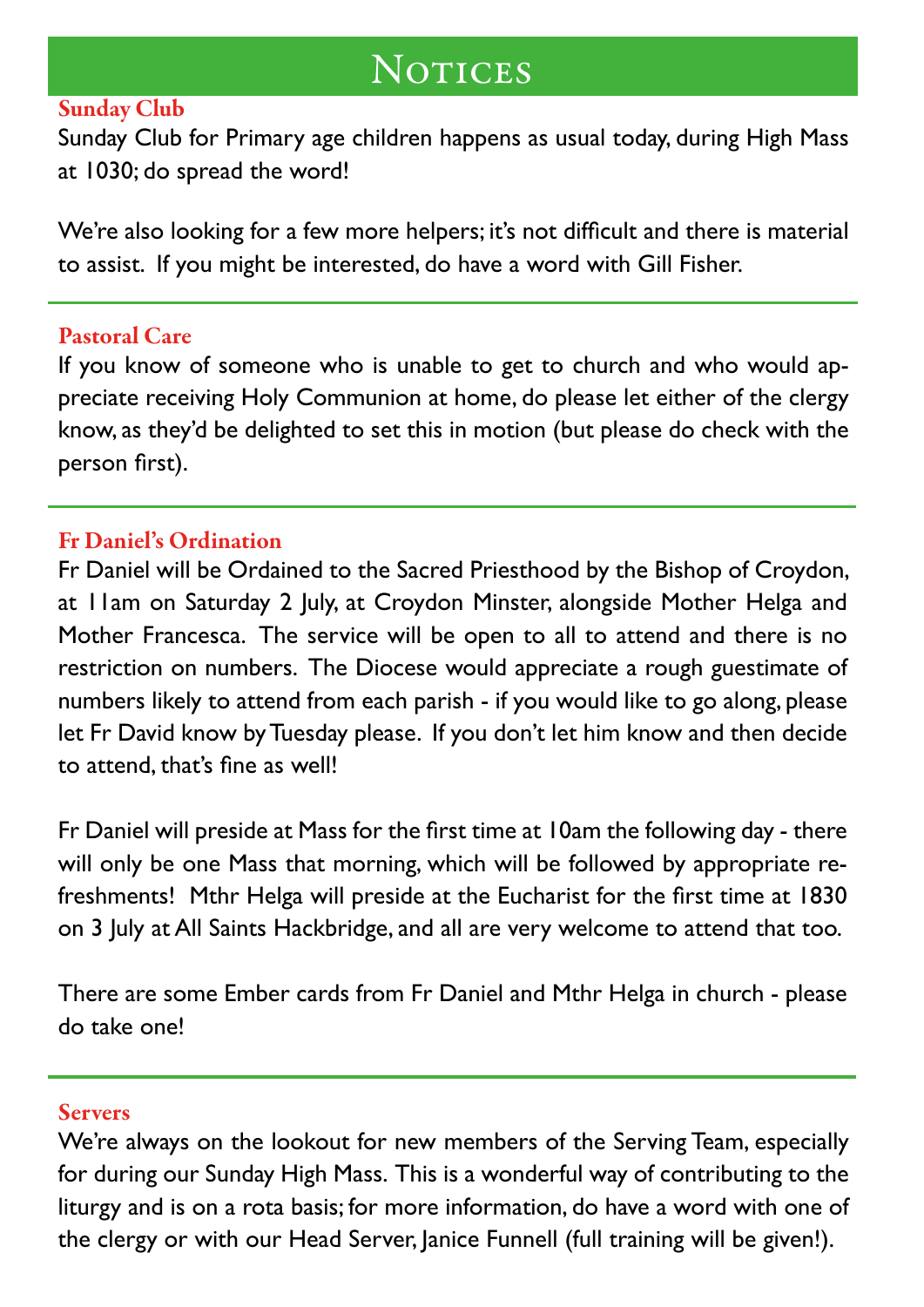## **NOTICES**

### Financial Donations

Your generosity helps our Parish Church to thrive! *Thank you* to those who do give regularly and prayerfully. If you wish to make a contribution during Mass please either put donations in one of the boxes by the doors or use one of the Contactless devices. However, if you worship here regularly, please do consider either:

The **PARISH GIVING SCHEME** (www.parishgiving.org.uk). We are part of this scheme and a good number of folk have already joined; thank you. The PCC receives a lump sum payment each month, including any Gift Aid claimed for the month, which helps hugely with our monthly cash flow. The staff at PGS are very helpful with setting it up - you are able to set the amount for each month and, if a UK taxpayer, sign up for Gift Aid, which is claimed for us by them each month,

*or* 

**STANDING ORDER**, which can set up through www.carshaltonallsaints.org.

Either of the above helps to reduce our admin in banking cash, increases our cash flow and makes giving more efficient.

#### **Concert**

The next concert at All Saints' is this coming Saturday evening, when Sutton Symphony Orchestra will perform *An Evening at the Musicals*; tickets (£12) are available from the SSO website, or on the door.

### Wine Tasting

Our next Wine Tasting evening will be on Friday (English whites and Americal reds) and there are still tickets available - please do see Chris Williams after Mass, or contact him via the Parish Office.

#### Notices - and name!

Anything for inclusion in the Notices for next week should be emailed to the Rector by Wednesday evening, please.

It would be good to have a snappy name for this weekly sheet (rather than just 'the Noticesheet'!); if you have any ideas - and preferably one word names, please do let the Rector know!